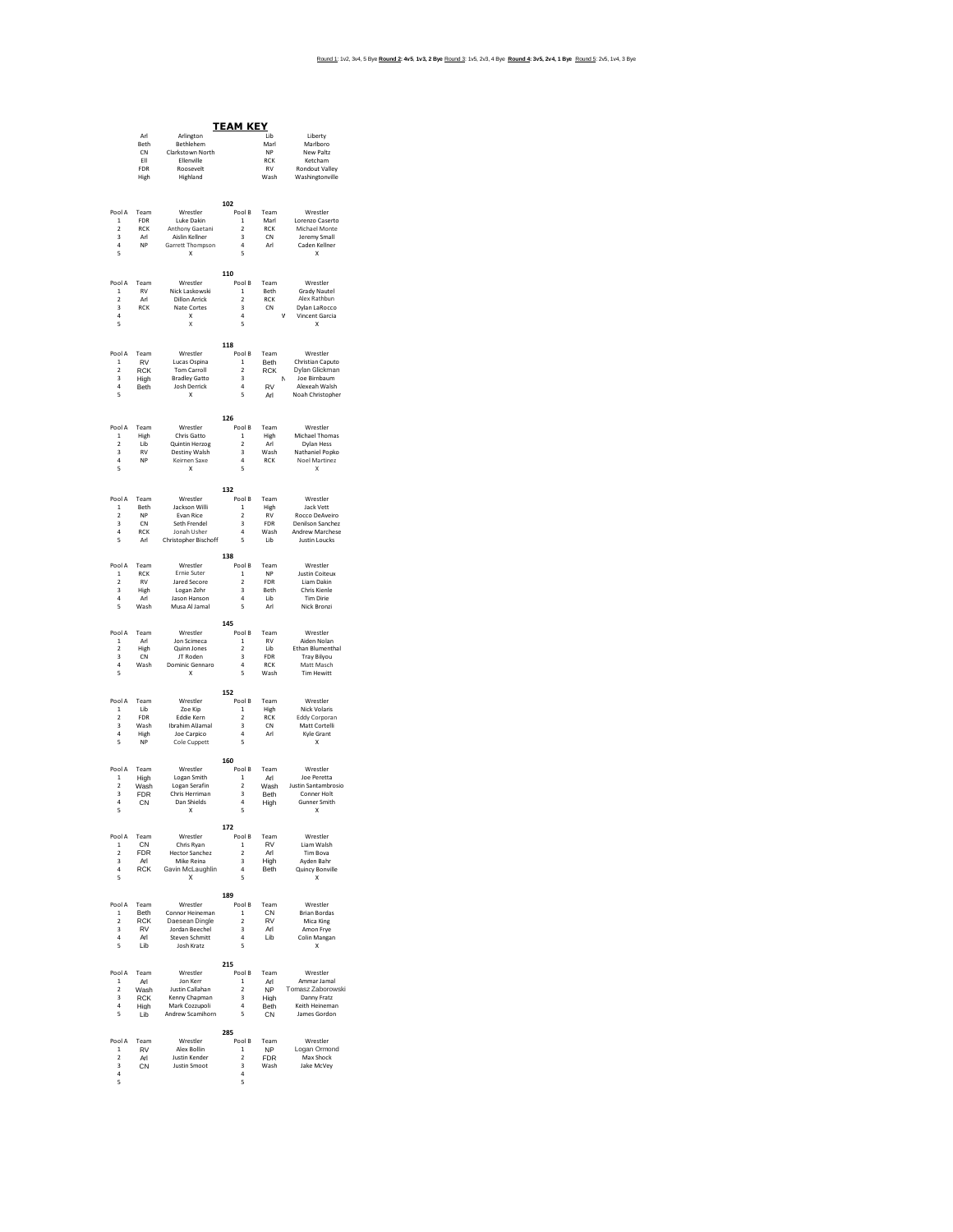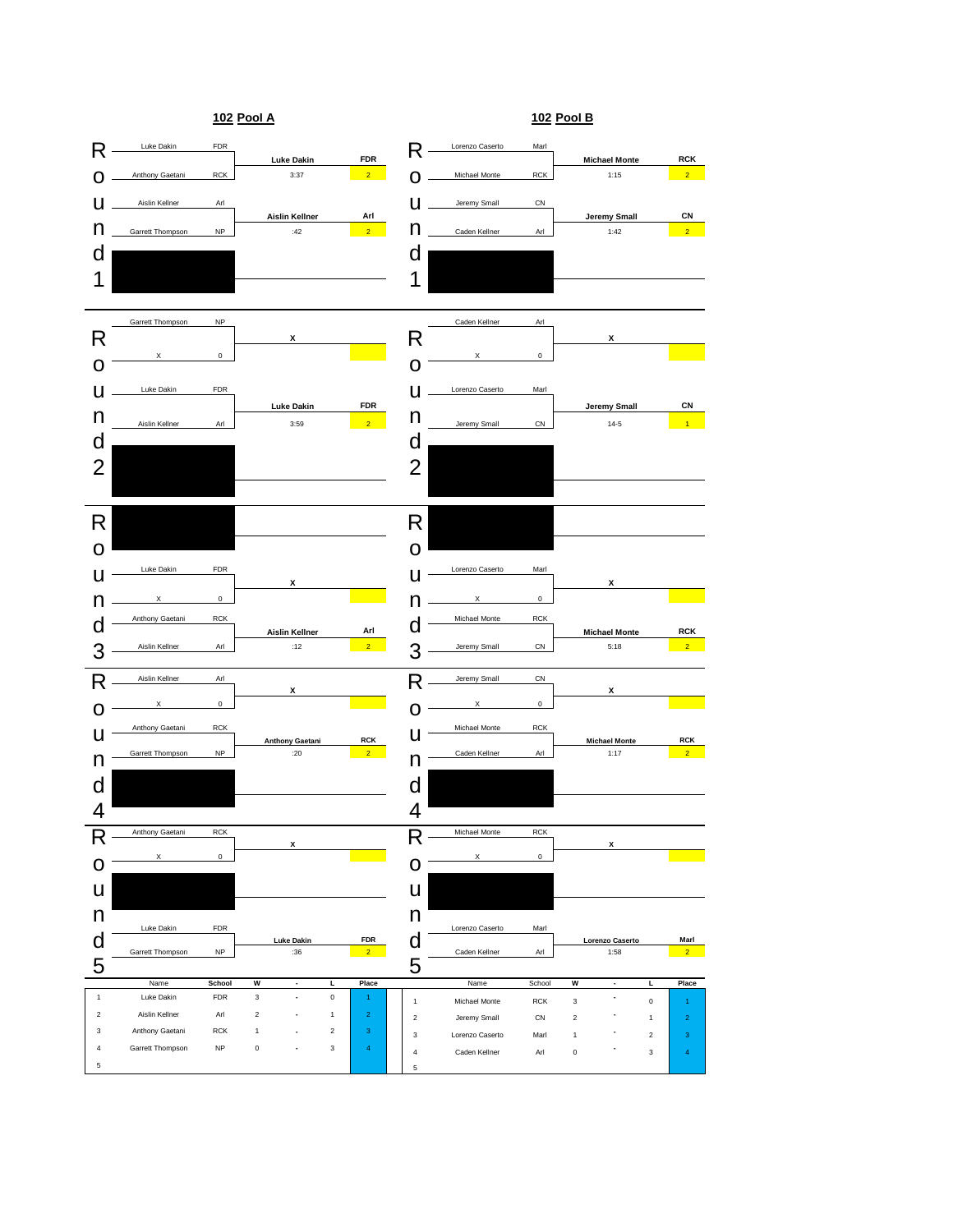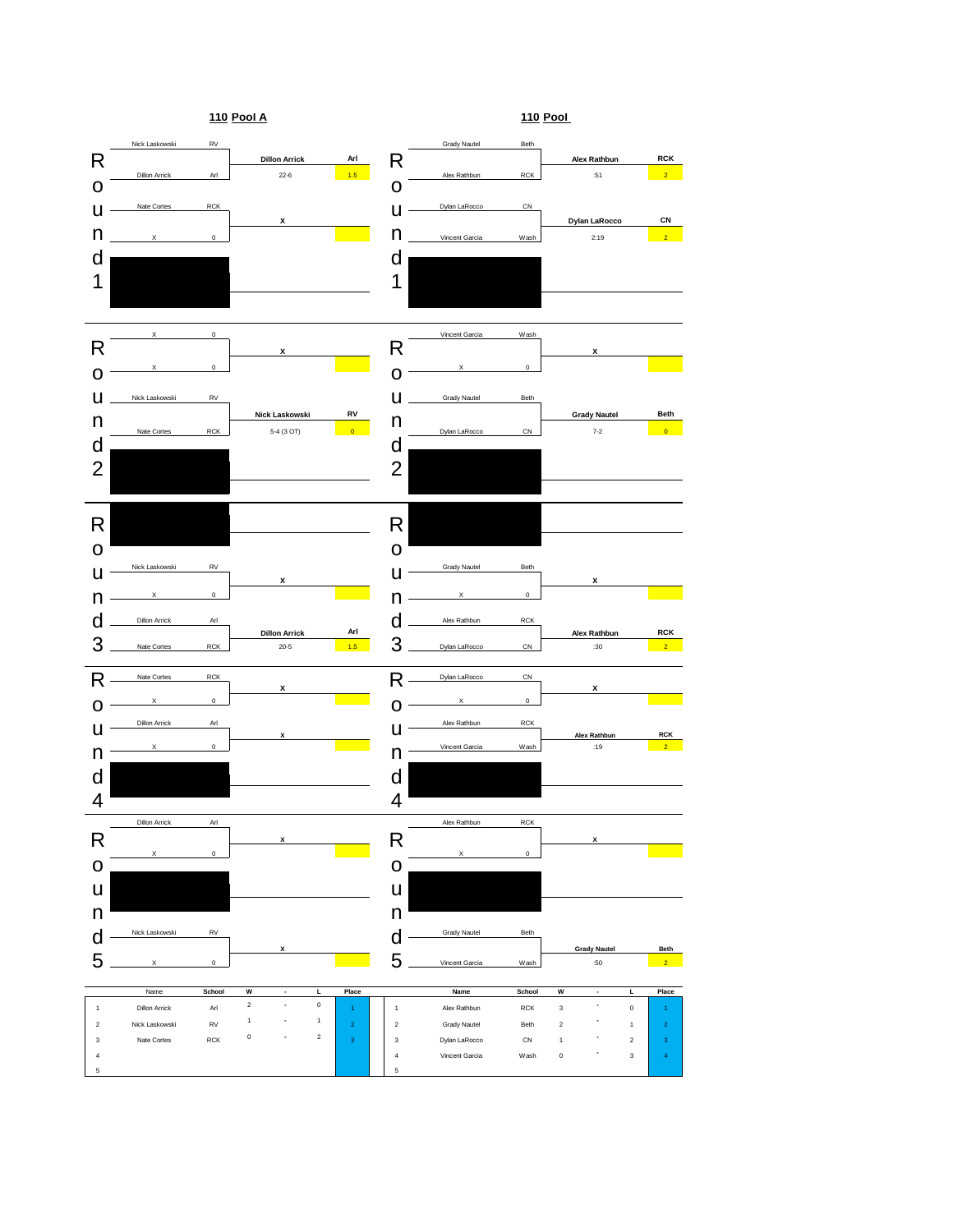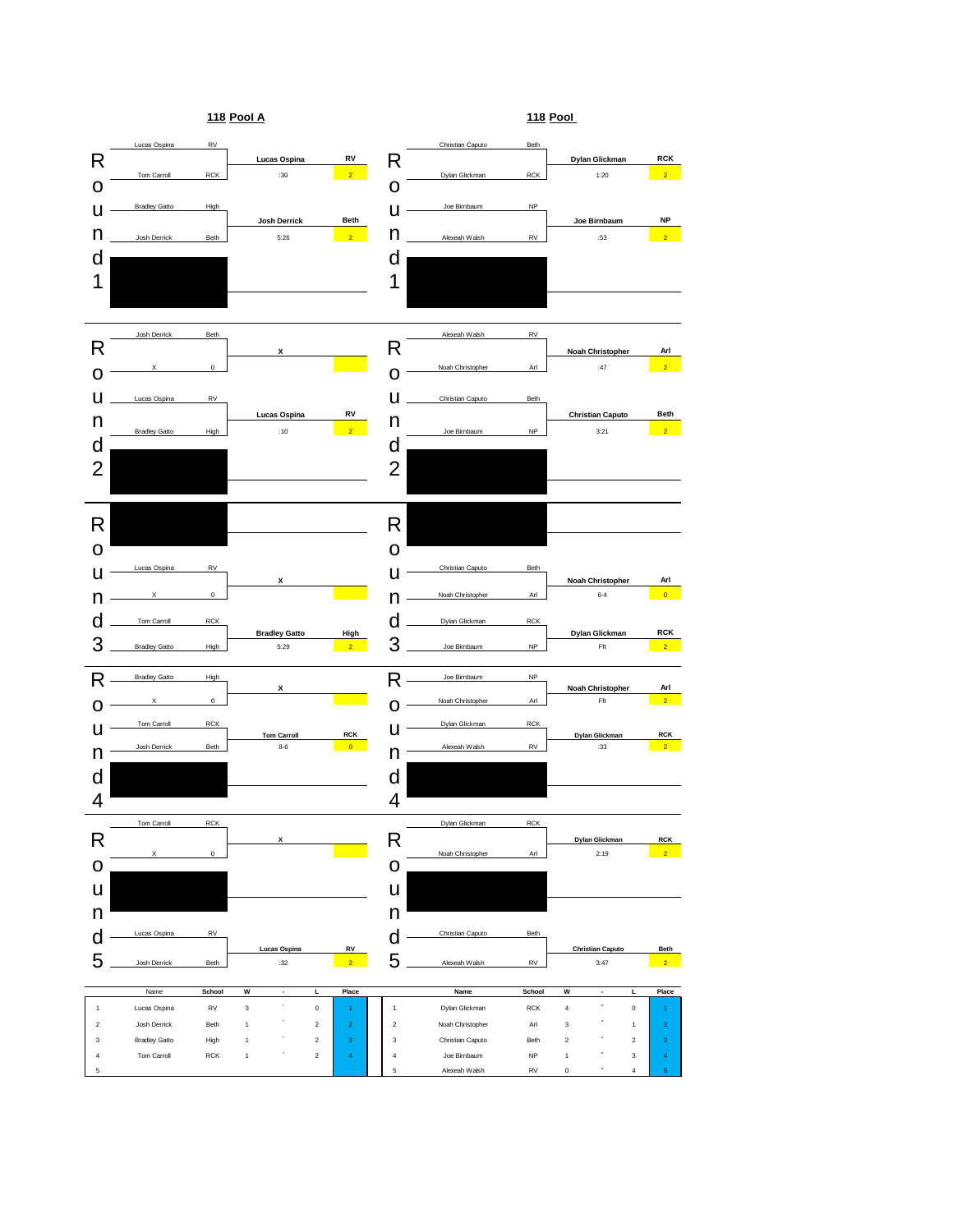![](_page_4_Figure_0.jpeg)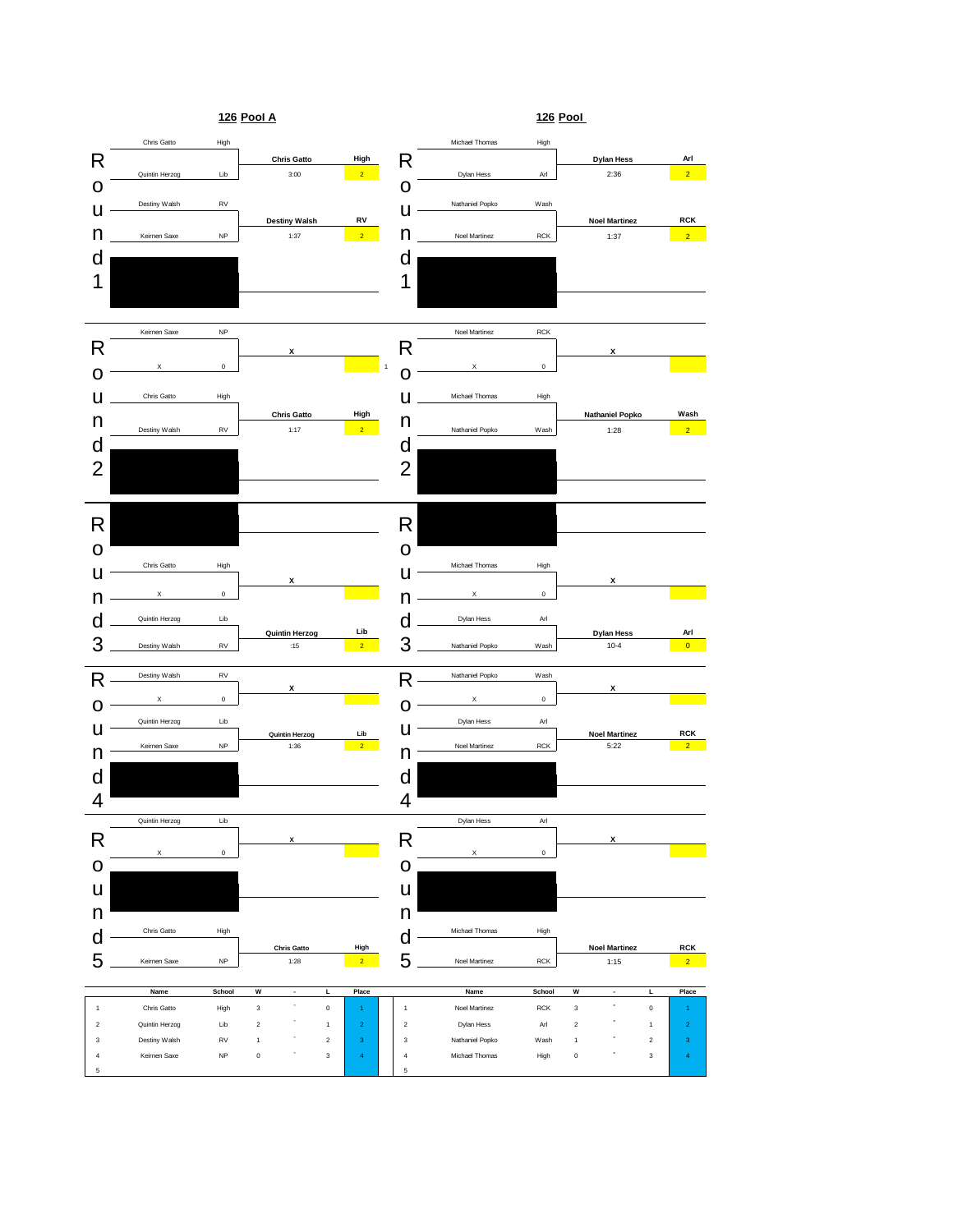![](_page_5_Figure_0.jpeg)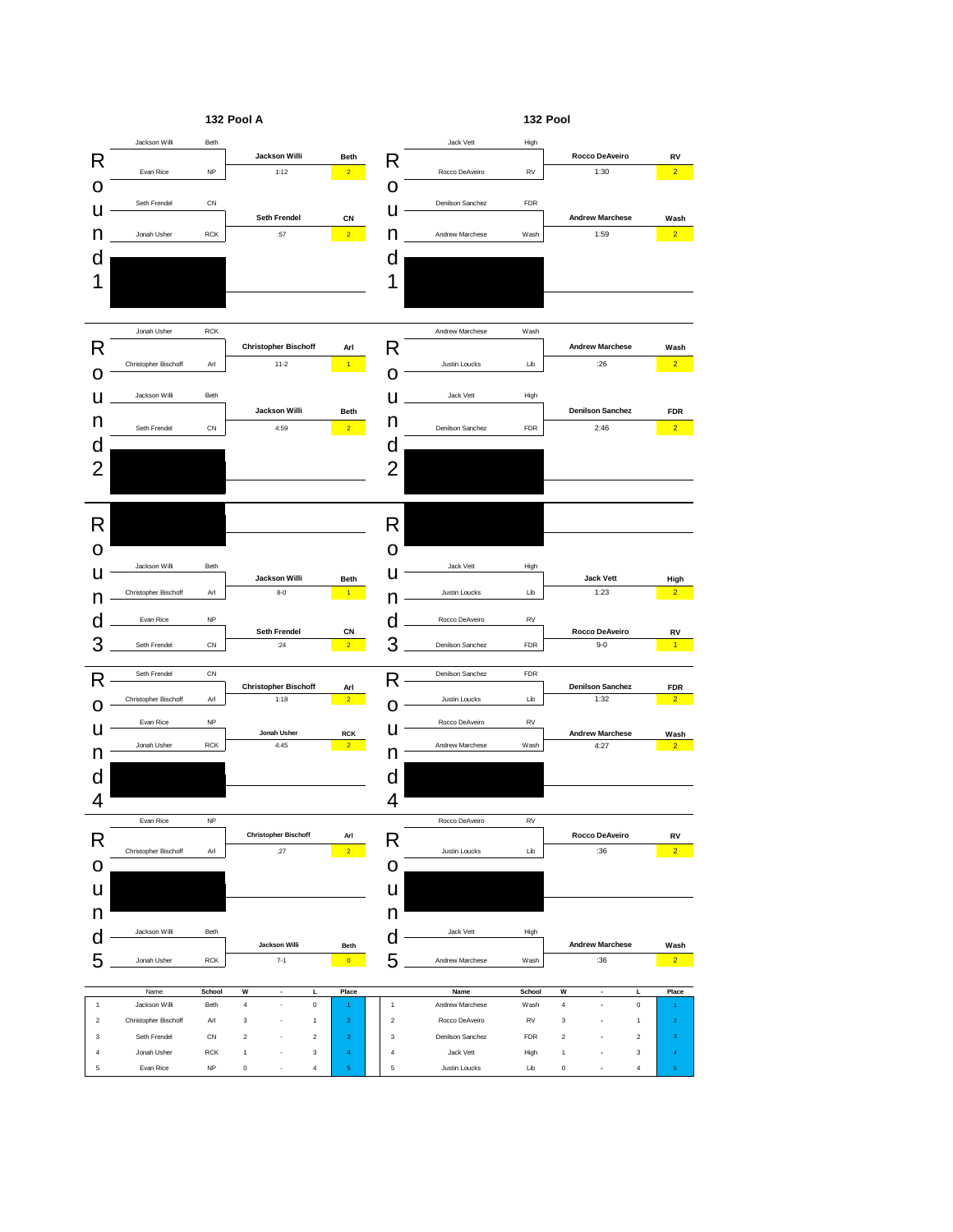![](_page_6_Figure_0.jpeg)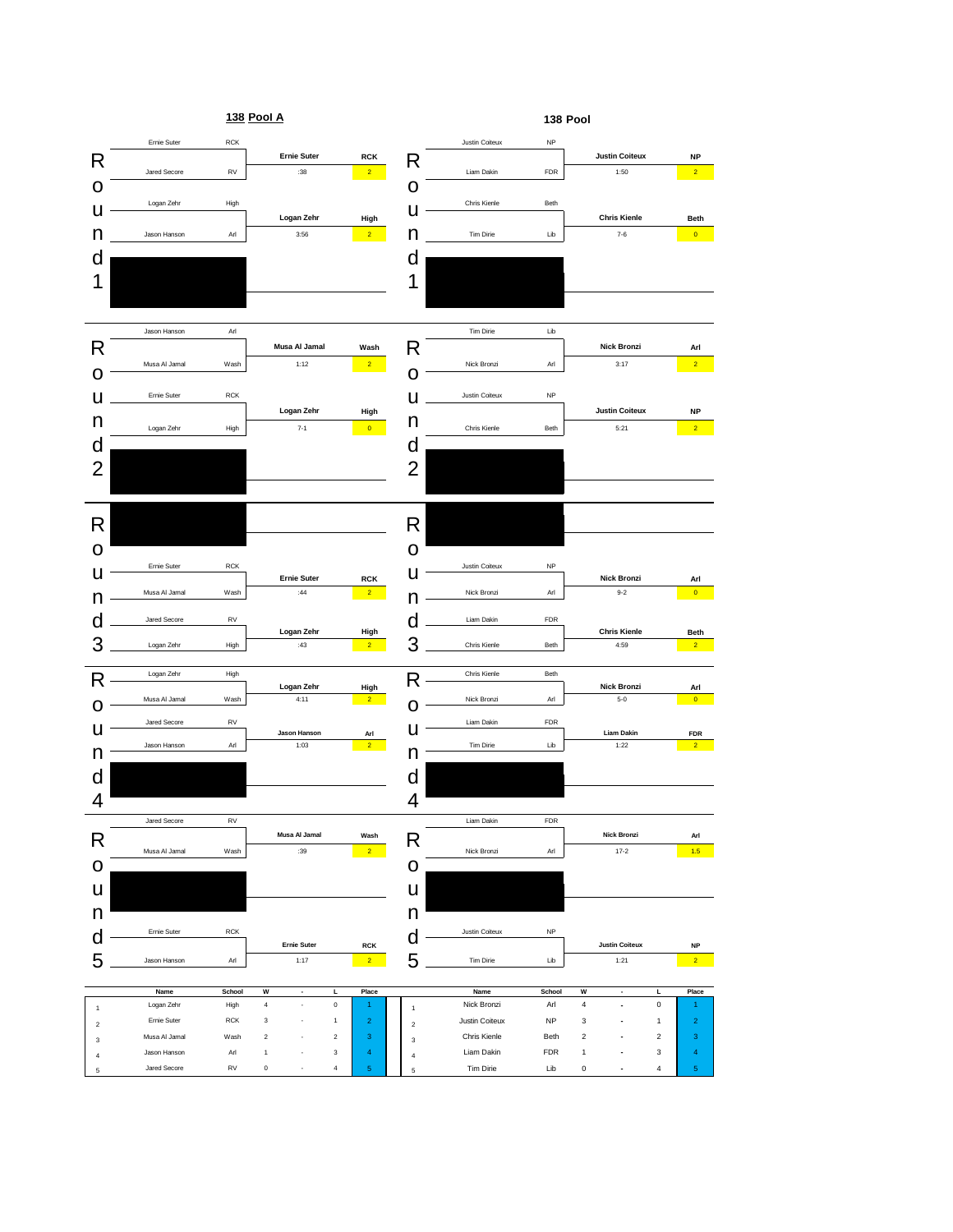![](_page_7_Figure_0.jpeg)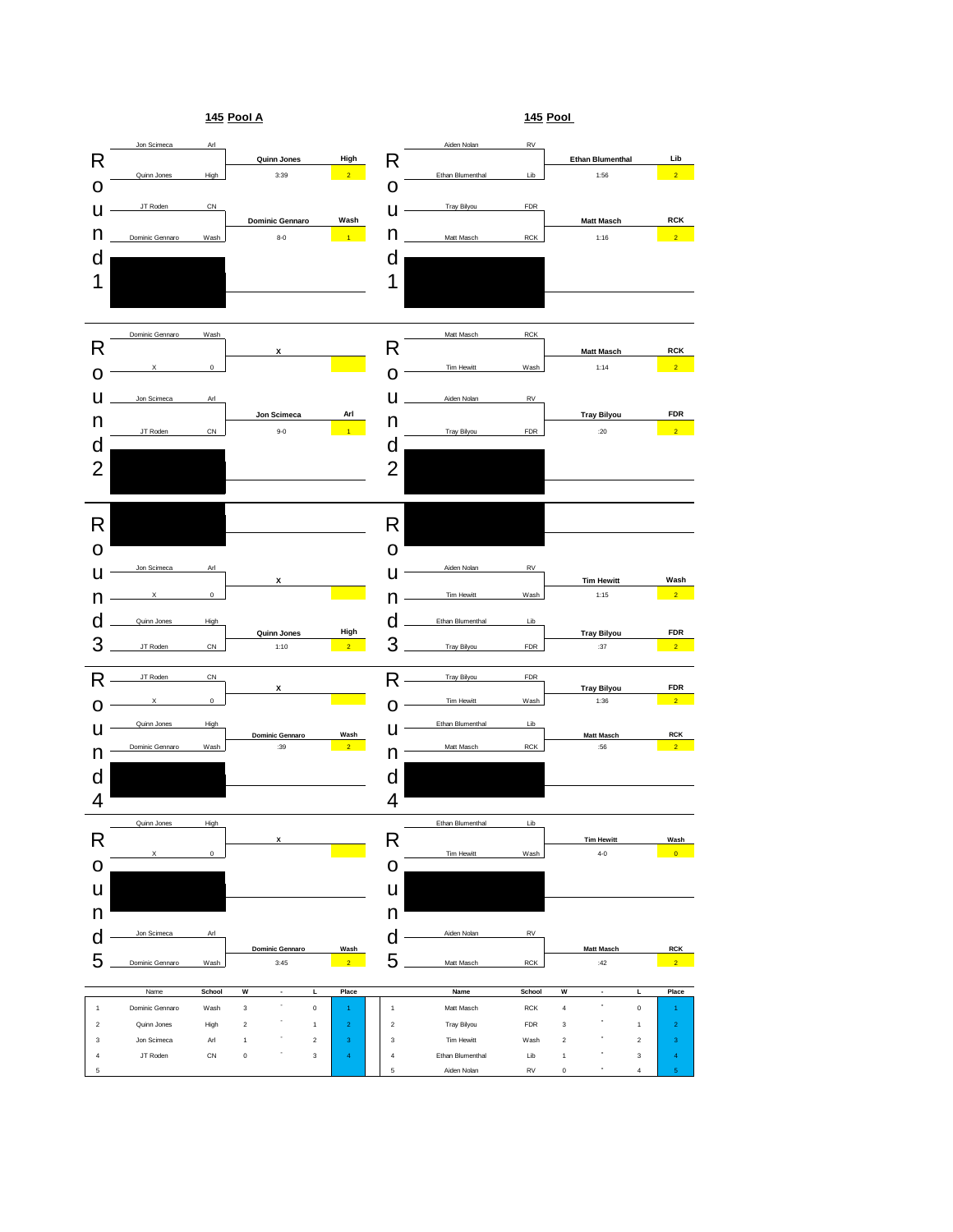![](_page_8_Figure_0.jpeg)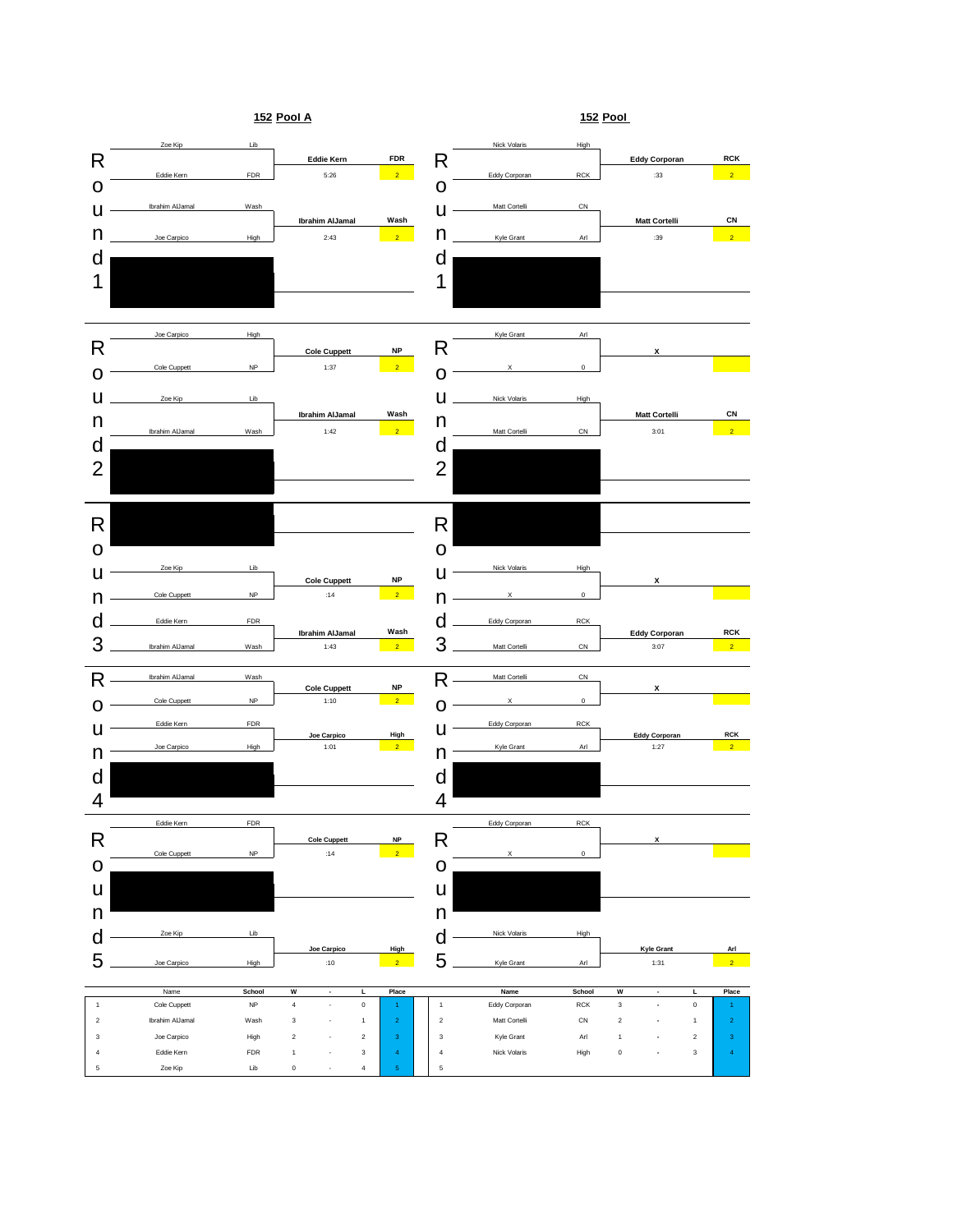![](_page_9_Figure_0.jpeg)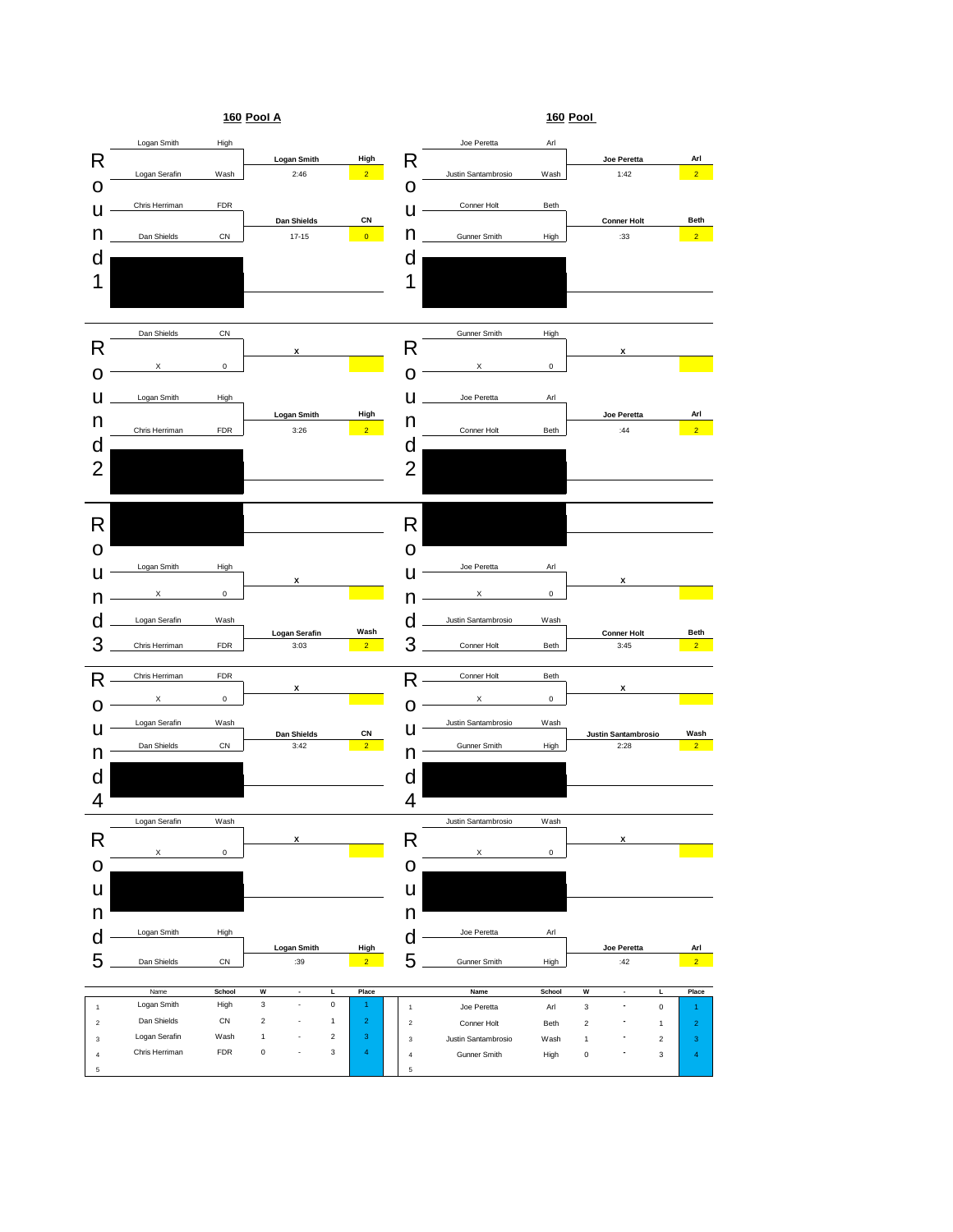![](_page_10_Figure_0.jpeg)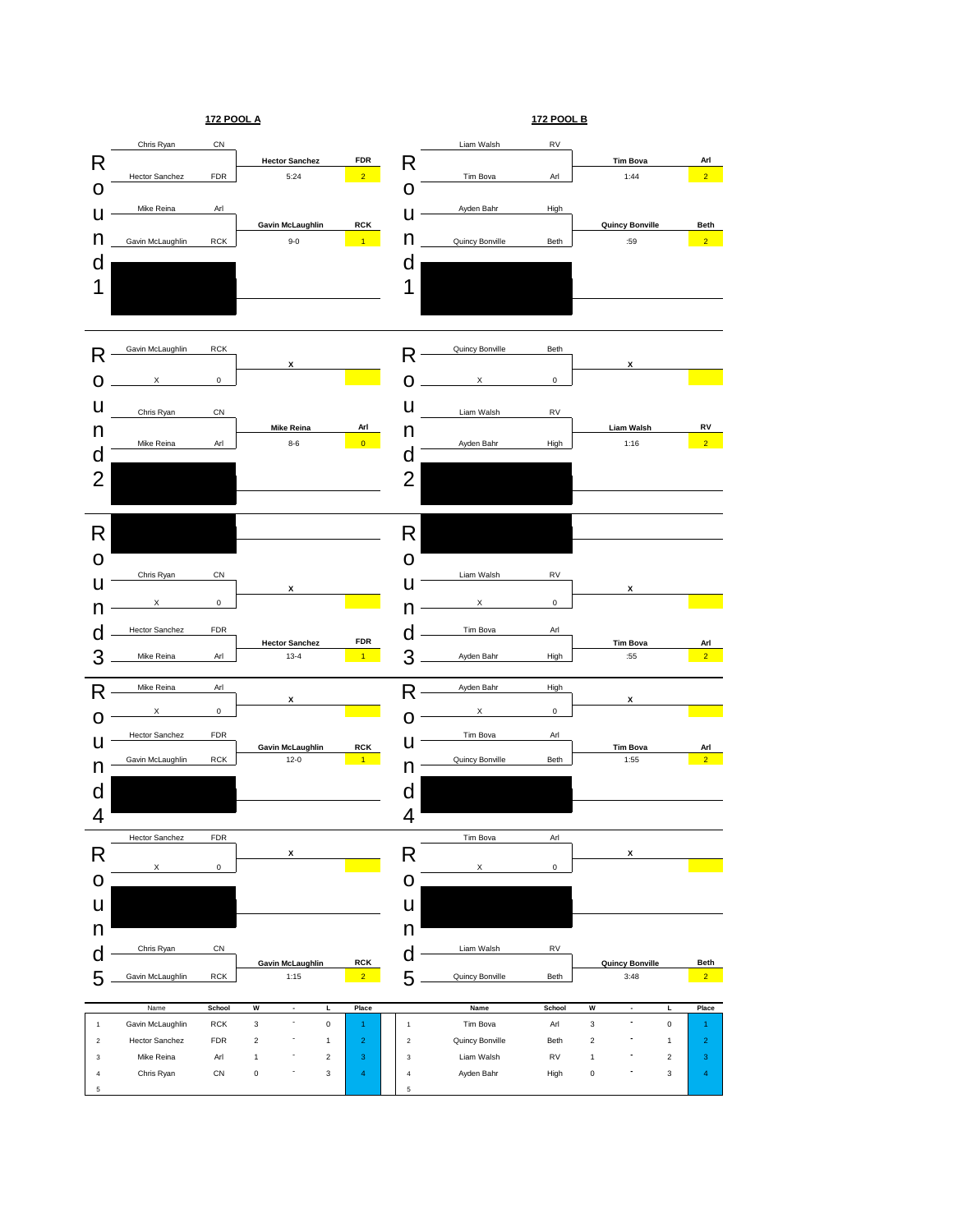![](_page_11_Figure_0.jpeg)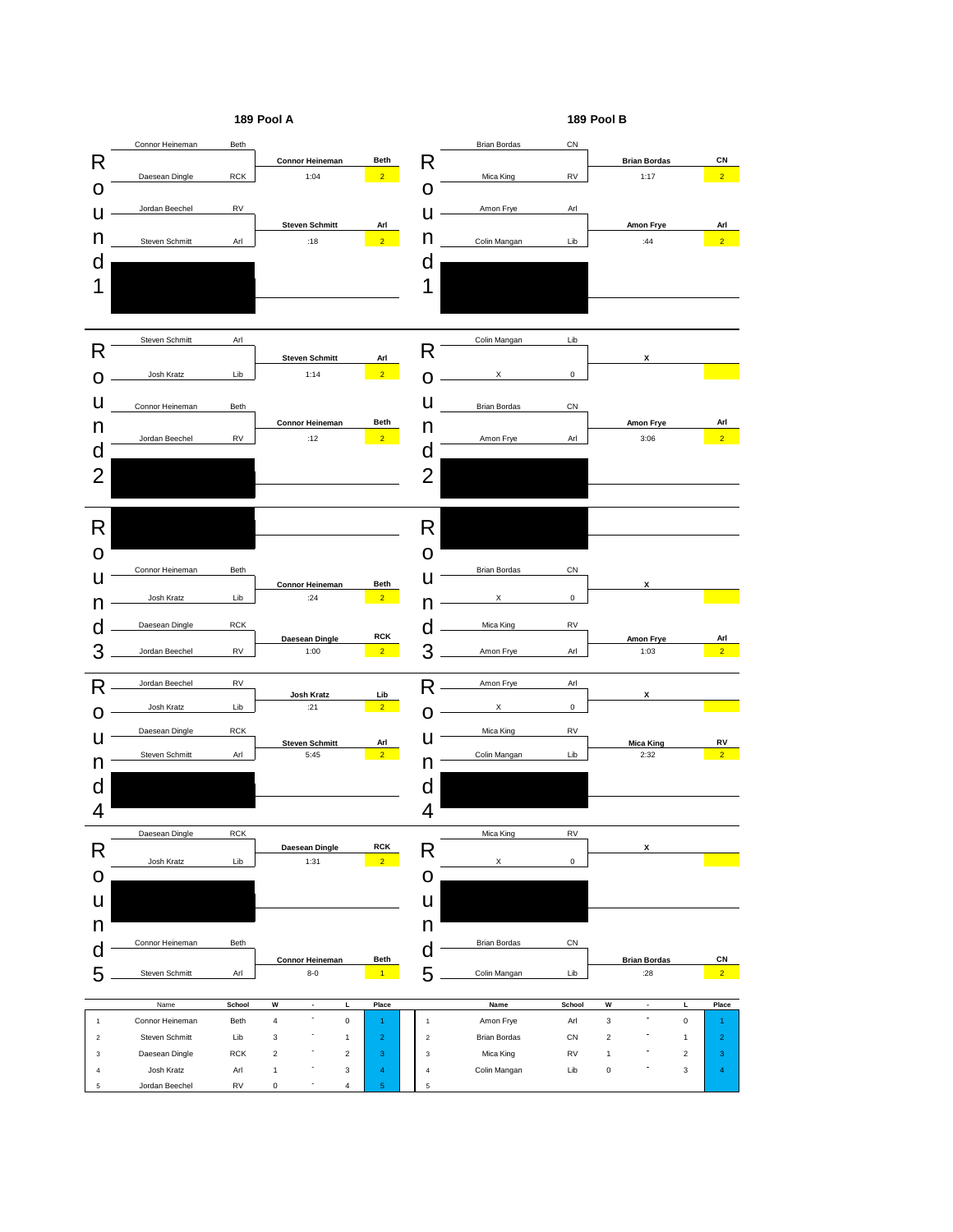![](_page_12_Figure_0.jpeg)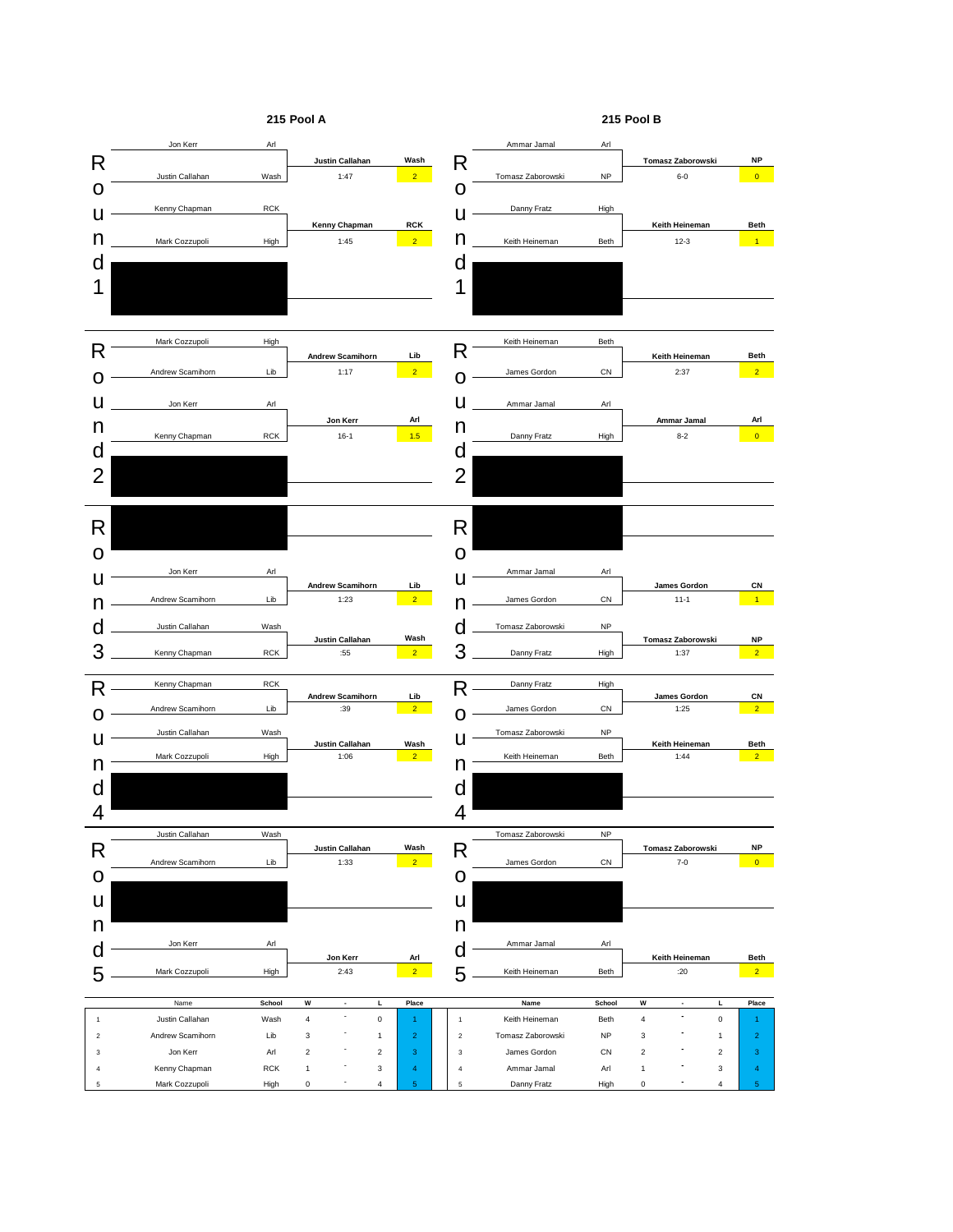![](_page_13_Figure_0.jpeg)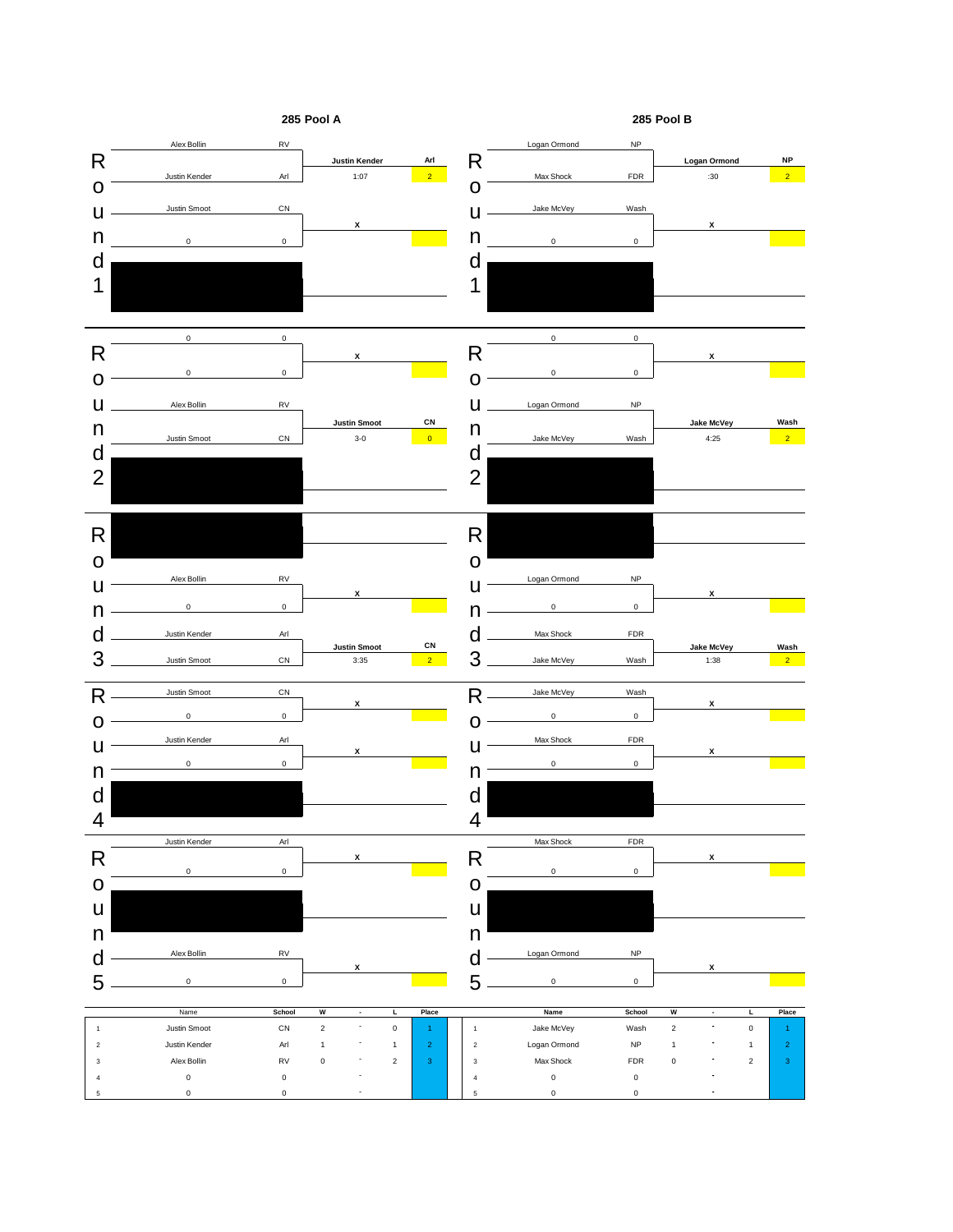| Luke Dakin                             | <b>FDR</b>           |                             | 102                                            |                      |                           |
|----------------------------------------|----------------------|-----------------------------|------------------------------------------------|----------------------|---------------------------|
| Michael Monte                          | <b>KUK</b>           | Luke Dakin<br>1.13          | <b>FUK</b><br>(1st)                            |                      | (2nd)                     |
| Aislin Kellner                         | Arl                  |                             |                                                |                      |                           |
| Jeremy Small                           | <b>CN</b>            | Aislin Kellner              | $\frac{(3rd)}{11}$                             | Jeremy Small         |                           |
| Anthony Gaetani                        | RCK                  |                             | KUK                                            | Lorenzo Caserto      | Mart<br>(6th)             |
| Lorenzo Caserto                        | Man                  | Anthony Gaetani             | (5th)                                          |                      |                           |
| Dillon Arrick                          | Arl                  |                             | 110                                            |                      |                           |
| Alex Rathbun                           | <b>RCK</b>           | Dillon Arrick<br>15-0       | (1st)<br>T                                     | Alex Rathbur         | $\frac{(2nd)}{12}$        |
| Nick Laskowski                         | RV                   | dy Nautei<br>4:58           | Beth<br>(3rd)                                  | Nick                 |                           |
| Grady Nautel<br>Nate Cortes            | Beth<br>RCK          |                             |                                                |                      |                           |
| Dylan LaRocco                          | CN                   | Dylan LaRocco<br>:18        | UN<br>(5th)                                    | Nate Cortes          | KU<br>(6th)               |
|                                        |                      |                             | 118                                            |                      |                           |
| Lucas Ospina<br>Dylan Glickman         | RV<br><b>RCK</b>     | Dylan<br>Glickman<br>4-0    | (1st)                                          | ucas Ospin           | R٧                        |
| Josh Derrick                           | Reth                 |                             |                                                |                      |                           |
| Noah Christopher                       | Arl                  | Noah Christopl<br>3-1       | $\frac{(3rd)}{9}$                              | sh Derrici           | $\frac{(4th)}{7}$         |
| <b>Bradley Gatto</b>                   | High                 |                             |                                                |                      |                           |
| Christian Caputo                       | Beth                 | hristian Caputo<br>1:19     | (5th)                                          | <b>Bradley Gatto</b> |                           |
| Chris Gatto                            | High                 |                             | 126                                            |                      |                           |
| Noel Martinez                          | RCK                  | Chris Gatto                 | $\frac{(1st)}{18}$                             |                      | $\frac{(2nd)}{12}$        |
| Quintin Herzog                         | Lib                  |                             | (3rd)                                          | Quintin Herzog       | LID<br>$\frac{(4th)}{4}$  |
| Dylan Hess                             | Arl                  | Dylan Hes<br>6-5 (3 OT)     |                                                |                      |                           |
| Destiny Walsh                          | RV<br>Wash           | Nathaniel Popko<br>:37      | Wash<br>(5th)                                  | tiny Walsh           | R١<br>$\frac{(6th)}{3}$   |
| Nathaniel Popko                        |                      |                             | 132                                            |                      |                           |
| Jackson Willi                          | Beth                 | Andrew Marchese<br>16-0     | Wash<br>1.5                                    | kson Willi           | Beth                      |
| Andrew Marchese                        | Wash                 |                             | $(1st)$<br>$17.5$                              |                      | $\frac{(2nd)}{12}$        |
| Christopher Bischoft                   | Arl                  | Bischo<br>Christophe        | (3rd)                                          | Rocco DeAve          | $\frac{(4th)}{7}$         |
| Rocco DeAveiro                         | RV                   | 2:30                        |                                                |                      |                           |
| Seth Frendel<br>Denilson Sanchez       | CN<br>FDR            | Seth Frendel<br>1:38        | (5th)<br>T                                     | nilson Sanche:       | FDR                       |
|                                        |                      |                             | 138                                            |                      |                           |
| Logan Zehr                             | High                 | ogan Zeh<br>Forfeit         | High<br><u>(1st)</u>                           | Nick Bronzi          | (2nd)                     |
| Nick Bronzi                            | Arl<br>RCK           |                             |                                                |                      |                           |
| Emie Suter<br>Justin Coiteux           | <b>NP</b>            | stin Coiteu<br>3:58         | $\frac{(3rd)}{11}$                             | Emie Sute            | $\frac{(4th)}{7}$         |
| Musa Al Jamal                          | Wash                 |                             |                                                |                      |                           |
| Chris Kienle                           | Beth                 | Chris Kienle<br>:33         | (5th)                                          | Musa Al Jama         |                           |
|                                        |                      |                             | 145                                            |                      |                           |
| Dominic Gennard                        | Wash                 | Matt Masch<br>6-2           | RCK<br>$\frac{(1st)}{16}$                      | Dominic Gennaro      | $\frac{(2nd)}{12}$        |
| Matt Masch                             | <b>RCK</b>           |                             |                                                |                      |                           |
| Quinn Jones                            | High                 | a.R                         | $\frac{(3rd)}{9}$                              | Tray Bilyou          |                           |
| Tray Bilyou                            | FDR                  |                             |                                                |                      |                           |
| Jon Scimeca                            | Arl                  | n Scime                     | $rac{5th}{6}$                                  | Tim Hewit            | $rac{6th}{3}$             |
| Tim Hewitt                             | Wash                 | $8 - 0$                     | 152                                            |                      |                           |
| Cole Cuppett                           | NP                   | Cole Cuppett                | (1st)                                          | Eddy Corporar        |                           |
| Eddy Corporan                          | RCK                  | 6:22                        |                                                |                      |                           |
| <b>Ibrahim AlJama</b><br>Matt Cortelli | Wash<br>CN           | Ibrahim AlJamal             | Wash<br>$\frac{(3rd)}{9}$                      | Matt Cortelli        | CN<br>$\frac{(4th)}{7}$   |
| Joe Carpico                            | High                 |                             |                                                |                      |                           |
| Kyle Grant                             | Arl                  | Joe Carpico                 | High<br>(5th)                                  | Kyle Grant           | $\frac{(6th)}{3}$         |
|                                        |                      |                             | 160                                            |                      |                           |
| Logan Smith<br>Joe Peretta             | High<br>An           | Logan Smith                 | High<br>(1st)                                  | Joe Peretta          | Arl<br>$\frac{(2nd)}{12}$ |
| Dan Shields                            | CN                   |                             |                                                |                      |                           |
| Conner Ho                              | Beth                 | Conner Holt                 | Beth<br>(3rd)                                  | Dan Shields          | CN<br>(4th)               |
| Logan Serafin                          | Wash                 |                             | Wash                                           | Justin Santambrosio  |                           |
| Justin Santambrosio                    | Wash                 | Logan Serafin<br>4-2        | $\frac{\text{(5th)}}{\text{}}$<br>$\mathbf I$  |                      | (6th)                     |
| Gavin McLaughlin                       | <b>RCK</b>           |                             | 172                                            | in McLaughlin        |                           |
| lim Boya                               | Art                  | Tim Bova                    | (1st)                                          |                      |                           |
| <b>Hector Sanchez</b>                  | FDR                  | Hector Sanche<br>4:28       | FDR<br>$\frac{(3rd)}{11}$                      | Quincy Bonville      | Beth<br>$\frac{(4th)}{7}$ |
| Quincy Bonville<br>Mike Reina          | Beth<br>Arl          |                             | 1                                              |                      |                           |
| Liam Walsh                             | KV                   | Mike Reina<br>64            | (5th)<br>Arl                                   | Liam Walsh           | (6th)<br>RV               |
|                                        |                      |                             | 189                                            |                      |                           |
| Connor Heineman<br>Amon Hrye           | Beth<br>Arl          | Amon Frye<br>3:27           | $\frac{(1st)}{18}$<br>$\overline{\phantom{a}}$ |                      | $\frac{(2nd)}{12}$        |
| Steven Schmitt                         | Lib                  |                             |                                                |                      |                           |
| <b>Brian Bordas</b>                    | CN                   | <b>Brian Bordas</b><br>3:52 | (3rd)                                          | Steven Schmitt       | LID<br>(4th)              |
| Daesean Dingle                         | RCK                  | Daesean Dingle              | (5th)                                          | Mica King            | (6th)                     |
| Mica King                              | KV                   |                             |                                                |                      |                           |
| Justin Callahan                        | Wash                 |                             | 215<br>wash                                    | Keith<br>Heineman    | Beth                      |
| Keith Heineman                         | Beth                 | Justin Callahan<br>6-2      | (1st)<br>16                                    |                      | $\frac{(2nd)}{12}$        |
| Andrew Scamihorn                       | Lib<br>$\mathsf{NP}$ | Tomasz Zab                  | NH<br>$\frac{(3rd)}{11}$                       | Andrew Scamihorn     | LID<br>(4th)              |
| Tomasz Zaborowski<br>Jon Kerr          | Arl                  |                             | I                                              |                      |                           |
| James Gordon                           | CN                   | Jon Kerr                    | (5th)<br>Arl                                   | James Gordon         | CN<br>(6th)               |
|                                        | CN                   |                             | 285                                            |                      |                           |
| <b>Justin Smoot</b><br>Jake McVey      | Wash                 | Justin Smoot<br>4:33        | $\frac{(1st)}{18}$                             | e McVe               | (2nd)                     |
| <b>Justin Kender</b>                   | Arl                  |                             |                                                |                      |                           |
| Logan Ormond                           | NP                   | Logan Ormono                | (3rd)<br><mark>11</mark>                       | Justin Kender        | (4th)                     |
| Alex Bollin                            | RV                   | Alex Bollin                 | (5th)<br>R١                                    | Max Shock            | (6th)<br>FDF              |
| Max Shock                              | FDR                  |                             |                                                |                      |                           |